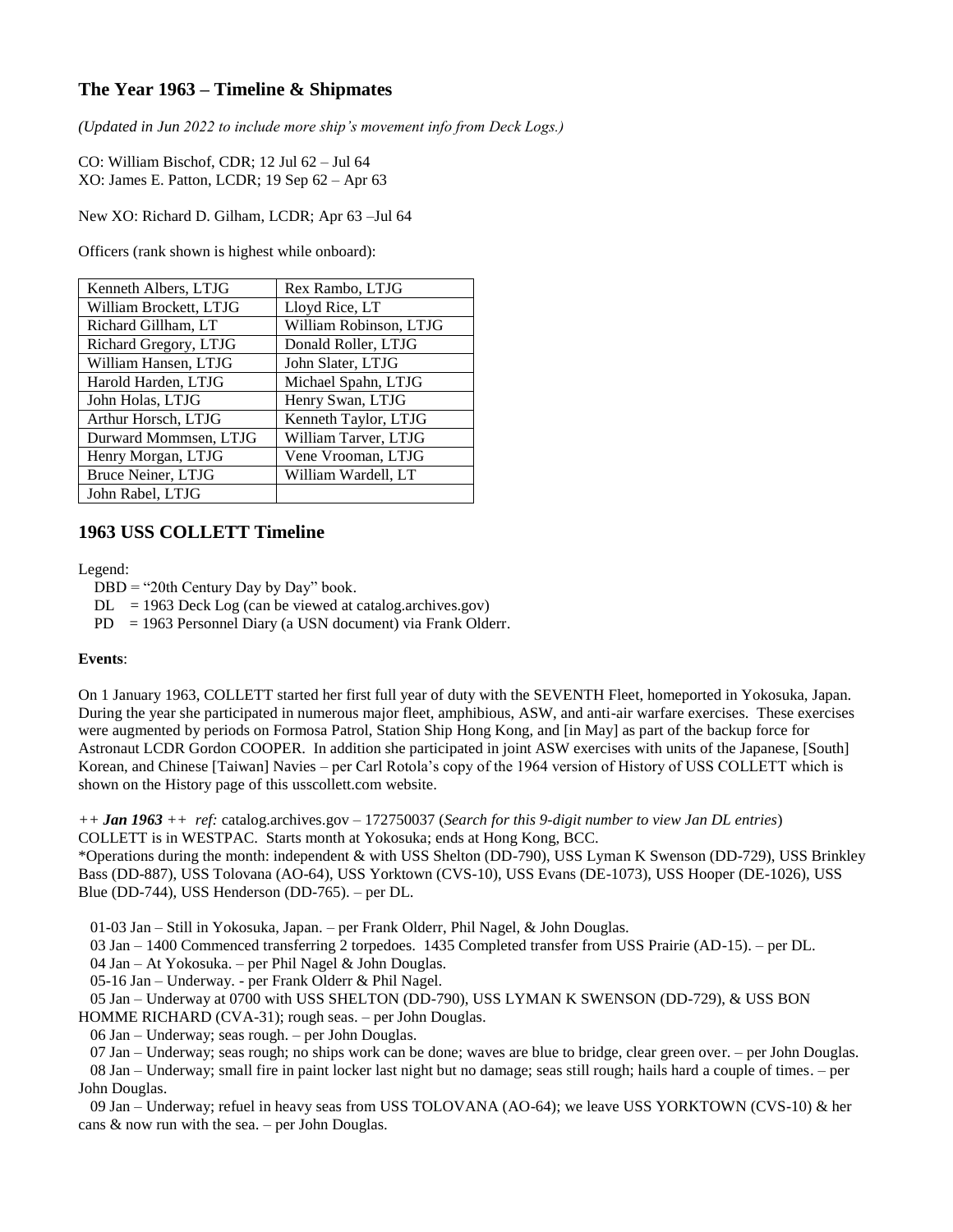10 Jan – Underway; sea almost calm; now south of Honshu; at 1800 we rig parachutes to try to look like a fishing boat & sneak by some subs. – per John Douglas.

 11 Jan – \* 00-04 [shorthand for 0000-0400 watch] Course 330, speed 7 knots. Port shaft is stopped to simulate single screw vessel. – per DL.

\*Underway; take parachutes down at 0520 this morning; mail arrives by helo from YORKTOWN – per John Douglas.

 12 Jan - Underway with TG doing maneuvers with 3 subs; attempt highline with USS BLUE (DD-744) but seas too rough; refuel from TOLOVANA; 4-inch lines part covering flight deck & portside with fuel oil; rain & snow off & on during day. – per John Douglas.

13 Jan – Underway; rough seas; ASW work with sub; helo delivers mail. – per John Douglas.

 14 Jan – Underway in carrier screen; rain & snow all day; do maneuvers at about 1700; someone accidently hits collision alarm which is quickly cancelled, but you should have seen people move! – per John Douglas.

 15 Jan –\*Underway; refuel from TOLOVANA with no spills; seas get rougher about 2000; take rolls of 35 to 42 degrees; break most of the bowls & cups in mess decks; a safe is knocked loose in the ships office. – per John Douglas.

\*In rough seas during an UnRep in rough seas, several deckhands (including me) on the starboard side of the main deck suffered cuts and bruises as they were washed down the deck by great waves sweeping the deck. Afterwards they were treated in sickbay. (No mention of our dunking in DL.) – per Frank Olderr.

\*1900 A QM injured in OC division compartment. Diagnosis: laceration of scalp. – per DL.

16 Jan – Underway; seas calmer by 1000; detached from carrier at 1430. – per John Douglas.

17 Jan – \*Arrive Yokosuka.– per Phil Nagel.

\*Arrive at 0730. – per John Douglas.

18-19 Jan – \*Underway. – per Phil Nagel.

\*Seas very rough. –per Chuck Spencer.

18 Jan – Underway at 1030; seas very rough; weather decks secured. – per John Douglas.

 19 Jan – \*Underway; can only do 5 knots due to high seas; lose 2 life rafts, racks & all; lose one antenna & 2 fire nozzles; have 4 pumps working because of 2 cracks in hull; had bucket line to get water out of S Division compartment. – per John Douglas.

\*0632 Received reports that life rafts No. 9 and 11 were carried from their retaining baskets to fantail by large wave. 0704 c/c to 270. Men sent to fantail to recover life rafts. 0725 Life rafts retrieved, all personnel clear of main deck. – per DL.

20-21 Jan – Underway. – per Frank Olderr & Phil Nagel.

20 Jan – Underway; seas more calm; can now do 12 knots. – per John Douglas.

 21 Jan – \*0400 Lost fuel oil suction on No. 4 Boiler. Maximum speed 17 knots. 0444 Fuel oil suction regained. – per DL. \*Underway; seas now moderate; doing 22 knots. – per John Douglas.

22-24 Jan – At Kaohsiung, Taiwan. – per Phil Nagel.

22 Jan – Arrive Kaohsiung, Taiwan at 1100. – per John Douglas.

23-24 Jan – At Kaohsiung; port & starboard duty. – per John Douglas.

25-27 Jan – Underway. – per Phil Nagel.

25 Jan – Underway at 1615. – per John Douglas.

 26 Jan – Underway; set Condition III [wartime cruising] after GQ (General Quarters) at 0800; false fire alarm in paint locker caused by bad circuit. – per John Douglas.

 27 Jan – Underway; water at night glows from phosphorescence; during day, 2 porpoises play around bow & leave long green streaks, quite a show! – per John Douglas.

28-31 Jan – Station Ship Hong Kong. – per Phil Nagel.

28 Jan – Arrive Hong Kong [moored to Buoy B-4 at 0908]; we are station ship for a month. – per John Douglas.

*++ Feb 1963 ++ ref:* catalog.archives.gov – 172750165 (*Search for this 9-digit number to view Feb DL entries*) COLLETT is in WESTPAC. Starts month at Hong Kong; ends underway. \*Operations during the month: independent only. – per DL

01-26 Feb – Station Ship Hong Kong. – per John Douglas and Phil Nagel.

01 Feb – \*Hong Kong; hanger is now mail room for the fleet while we are station ship. – per John Douglas.

\*Ship's motor whaleboat was used daily to transport mail between Kia Tak airport and the ship. The USN vehicle at Fenwick Pier was used daily to deliver mail between HMS Tamar (the British Naval Station) and the pier. – per Frank Olderr in 2022.

02 Feb – 0837 Received Water Boat No. 5 alongside to port. 0907 Water boat underway. 0937 received Dairy Boat No. 1

alongside to port. 1002 Dairy boat underway. – per DL.

03 Feb – 0930 Lit fires under No. 2 Boiler. 1147 Secured No. 1 Boiler. – per DL.

05 Feb – USS Barbel (SS-580) ties up to our port side at 1245. – per John Douglas.

07 Feb – 2247 Blew tubes on No. 2 Boiler. 2257 Secured blowing tubes. – per DL.

08 Feb – Paper shacks on hillside of refugees from mainland catch fire; about 300 people  $\&$  20 shacks affected. – per John Douglas.

11 Feb – \*USS Barbel departs at 0900. – per John Douglas.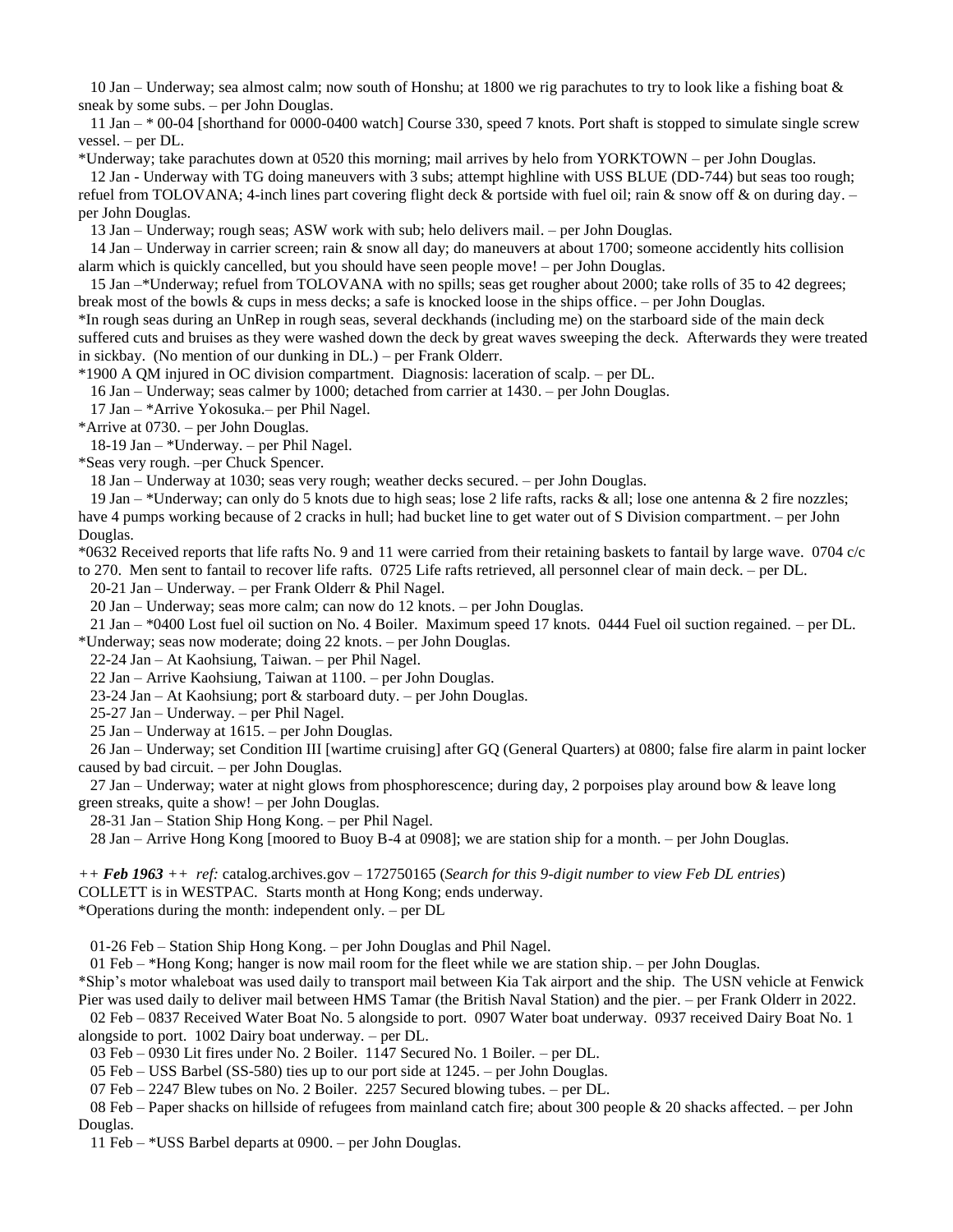\*Mainland tour taken by several shipmates. –per Chuck Spencer.

21 Feb –British Red Cross onboard; 50 shipmates give blood. – per John Douglas.

 23 Feb – 0912 Commenced diving operations to starboard. 0925 Ceased diving operations. 0942 Received report of an SN who suffered a 3-inch laceration of his right hand while cutting line at 0800. Treatment by corpsman. Disposition: returned to duty. – per DL.

 25 Feb – \*0409 Lost ships power. 0413 Lighted off after diesel generator. 0422 Lighted off forward diesel generator. 0426 Ships power restored. 0427 Secured forward and after diesel generators. – per DL.

\*Our relief USS EVANS (DE-1023) ties up on our port side. – per John Douglas. (See **NOTE 1** below)

26 Feb – \*Underway [at 1354 per DL]. – per John Douglas.

\*Bound for Subic Bay. –per Chuck Spencer.

27 Feb – Underway; seas rough; main deck secured. – per John Douglas.

 28 Feb – Stop at Subic Bay for fuel; pickup Marines then go 4000 yards, drop anchor for gunnery practice 1430 to 1830; return Marines; back 4000 yards, drop anchor; GQ for night bombardment (110 rounds) 1830 to 2300. – per John Douglas.

*++ Mar 1963 ++ ref:* catalog.archives.gov – 172750281 (*Search for this 9-digit number to view Mar DL entries*) COLLETT is in WESTPAC. \*Starts month at Subic Bay; ends at Yokosuka.

\*Operations during the month: independent & with USS Duncan (DDR-974), and the 3 other DDs of DesDiv 92. – per DL.

01 Mar – \*Still at anchor; lift anchor at 0800; underway for Yokosuka. – per John Douglas.

\*Underway for Japan in company with DESDIV 92. – per Frank Olderr.

\*Seas calm; holiday routine. –per Chuck Spencer.

02 Mar – \*Underway at 25 knots; a lot of vibration. – per John Douglas.

\*Seas calm. –per Chuck Spencer.

03-04 Mar – Underway. – per John Douglas.

 05 Mar – Arrive Yokosuka at 0800; ADM Breunburger (COMCRUDESPAC per Frank Olderr) comes aboard for Admiral's Inspection; says we are the best he has seen on his inspection tour. – per John Douglas.

06-11 Mar – At Yokosuka. – per John Douglas.

11 Mar – Shift from outboard at Pier #7 to moor next to Pier. –per Chuck Spencer.

12 Mar – At Yokosuka; Material Inspection. – per John Douglas.

 13 Mar – At Yokosuka; Personnel Inspection cancelled; wash off 6 inches of snow on decks with fire hoses. – per John Douglas.

14 Mar – \*At Yokosuka; most of snow melts. – per John Douglas.

\*Shift from Pier #7 to moor next to LST 1160. –per Chuck Spencer.

 15 Mar – \*At Yokosuka; move from berth 7 to Dry Dock #2; takes only 6 hours to drain the dock. – per John Douglas. \*Personnel Inspection in morning in dungarees by Commodore. –per Chuck Spencer.

16-22 Mar – At Yokosuka. – per Frank Olderr & John Douglas.

23-31 Mar – At Yokosuka; still in dry dock; eating on USS PIEDMONT (AD-17) during this time. – per John Douglas.

 25 Mar – 1640 An SA received 2 lacerations on his nose when a knife was dropped through a hatch below which he was standing. Disposition: returned to duty. – per DL.

*++ Apr 1963 ++ ref:* catalog.archives.gov – 172750409 (*Search for this 9-digit number to view Apr DL entries*) COLLETT is in WESTPAC. \*Starts month at Yokosuka; ends underway in South China Sea.

\*Operations during the month: independent & with USS Shelton (DD-790), USS Blue (DD-744), USS Lyman K Swenson (DD-729), USS Tawasa (ATF-92), USS Ranger (CVA-61), USS Caliente (AO-53). – per DL.

01 Apr – At Yokosuka dry dock; life rafts removed & inflated next to the dock; about half would not hold air. – per John Douglas.

 03 Apr – 0951 A BMSN fell overboard while ship is moving out of dry dock. 0954 The BMSN is safely ashore on pier. No injuries. – per DL.

\*Out of dry dock. Moored Berth 6 [at 1036 – per DL]. – per John Douglas.

\* 0951

07 Apr – Life rafts put back into their holders. – per John Douglas.

08 Apr – \*Underway at 1100. – per John Douglas.

\*Depart Yokosuka for drills; Director & 2 mounts each win a Navy "E." – per Frank Olderr.

\*PLAN OF THE WEEK and PLAN OF THE DAY (both shown on the History page of usscollett.com). – from Carl Rotola. 09 Apr – Underway; fire practice torpedo at a sub. – per John Douglas.

10 Apr – Underway; GQ 0830 to 1100 for surface shoot; GQ 1245 to 1700 for surface shoot. – per John Douglas.

--- 10 Apr – *USS Thresher (SSN-593) lost in Atlantic with all 129 aboard* – per DBD.

 11 Apr – Underway; GQ 0800 to 1000 for surface shoot; GQ 1300 to 1715 for air shoot; beans & cold cuts for supper. – per John Douglas.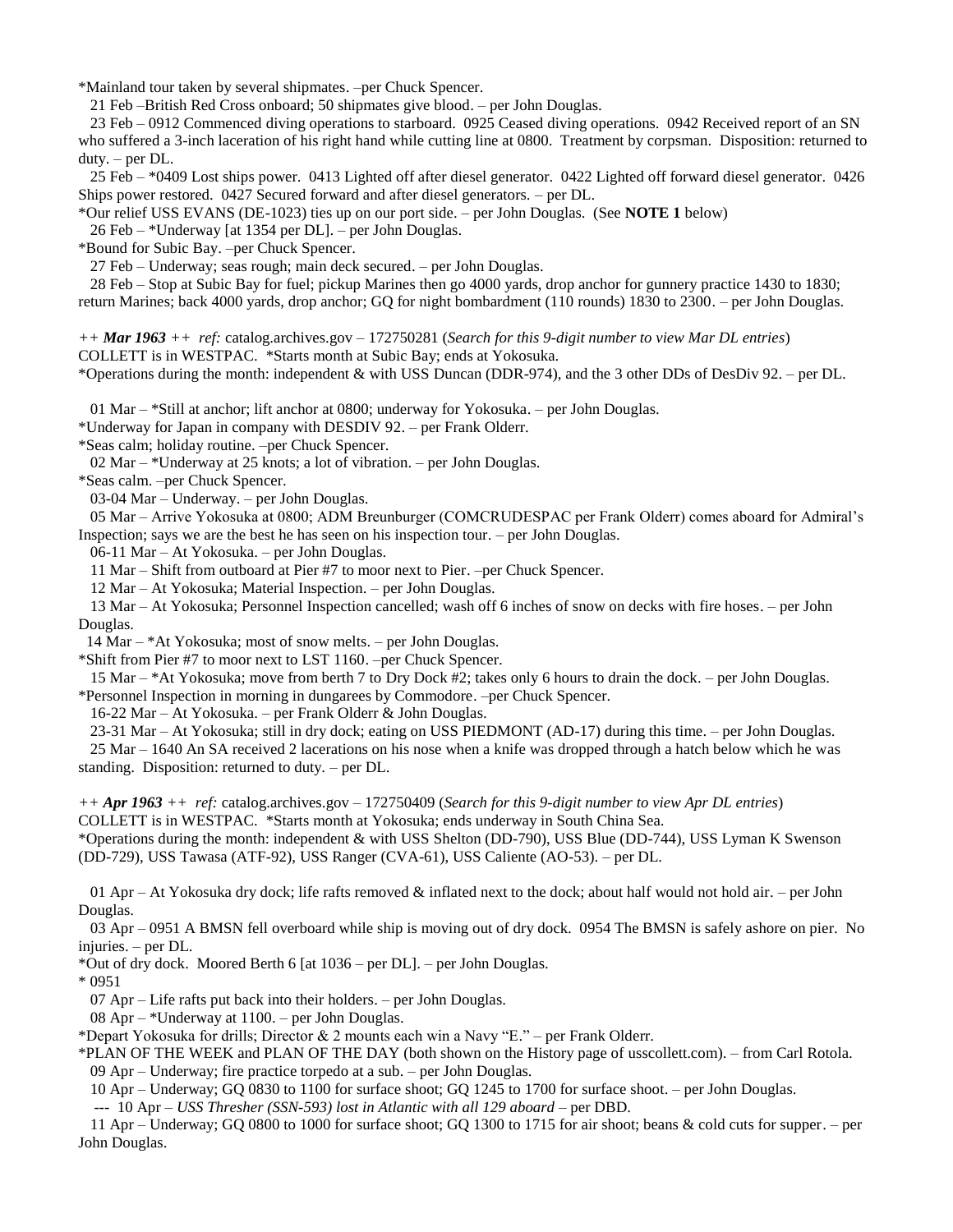12 Apr – Underway; GQ 0815 to 0930 for air shoot; arrive Yokosuka 1300; rig boat davit for [Mercury] spacecraft [recovery]; deck force practices hooking & hoisting it onboard for a couple of hours. – per John Douglas.

13-14 Apr – At Yokosuka. – per John Douglas.

 15 Apr – Underway at 0930; GQ 0930 to 1015 to check equipment; GQ (1AS) at 1250 & make runs over USS GUDGEN (SS-567). – per John Douglas.

 16 Apr – Stop in Yokosuka 1230 to 1600; bring aboard radio-controlled [fixed wing] drones for gunnery practice; then underway. – per John Douglas.

 17 Apr – Underway; at 1000 start to launch the first of 9 drones with JATO units (from torpedo deck per Frank Olderr), but only 2 successfully. – per John Douglas.

 18 Apr – Underway; GQ at 0720 to launch 2 drones, only one successfully, for air shoot; arrive Yokosuka at 1430. – per John Douglas.

19 Apr – At Yokosuka; all hands load ammo 1300 to 1430. – per John Douglas.

20-21 Apr – At Yokosuka. – per John Douglas.

 22 Apr – Underway at 0900 with BLUE which carries 2 drones; 2 are launched; BLUE fires at first one & we recover; the second goes up but soon crashes in the sea with pieces all over; arrive Yokosuka at 1730. – per John Douglas.

23-25 Apr – At Yokosuka – per John Douglas.

 26 Apr – Delay getting underway from 0800 to 1830 while yard birds fix break in steam line; underway at 25 knots, calm seas. – per John Douglas.

 27 Apr – Underway; rendezvous with USS RANGER (CVA-61), USS BLUE (DD-744) & SWENSON at 2300; refuel from RANGER at 2330; also take on ammo; RANGER loses man over the side while refueling SWENSON when refueling boom breaks & hose swings loose crushing his chest & knocking him overboard; BLUE picks him up but he is dead. – per John Douglas.

 28 Apr – \*0700 Sighted submarine periscope bearing 290 at 5,200 yards. 0710 Maneuvering to investigate. 0713 Set the starboard ASW attack team. 0737 Submarine identified as friendly. – per DL.

\*Heading south at 25 knots. – per John Douglas.

29 Apr – \*Speed run at 33 knots & over; pass Hong Kong about 1200. – per John Douglas.

\*UnRep from USS CALIENTE (AO-53); later a small fire is put out in forward fan room [at 2330 per DL] – per Frank Olderr. \*1607 Loss of fuel oil suction casualty to No. 3 Boiler. 1620 Received helo No. 20 over stern to receive mail. 1601 Helo depart ship. 1704 Secured fires under No. 3 Boiler. – per DL.

30 Apr – \*Refuel from fleet oiler at 0700. – per John Douglas.

\*Full power run; a canvas "sail" is rigged forward of break on port side for ventilation below decks in the hot weather. – per Frank Olderr.

*++ May 1963 ++ ref:* catalog.archives.gov – 172750533 (*Search for this 9-digit number to view May DL entries*) COLLETT is in WESTPAC. Starts month underway from Yokosuka to South China Sea op area; ends underway in Bashi Channel.

\*Operations during the month: independent & with USS Lyman K Swenson (DD-729), USS Ranger (CVA-61), USS Shelton (DD-790), USS Robison (DDG-12), USS Blue (DD-744), USS Procyon (AF-61), USS Mauna Kea (AE-22), USS Kennebec (AO-36), USS Princeton (LPH-5), USS Ticonderoga (CVA-14), USS Agerholm (DD-826), USS Paricutin (AE-18), USS Ashatabula (AO-51). – per DL.

01-04 May – Underway; plane guarding almost every other night until 2400. – per John Douglas.

 01 May – 2010 While descending ladder from MK 37 Director, an FTGSN received one inc laceration on the forehead when a brass ash tray fell on his head. Treated by corpsman. Disposition: placed on sick list. – per DL (The DL pages for 01 May are filed out of order in the on-line copy of the archives.).

 02 May – \*Refuel from oiler then we take on ammo ("window" shells); plane guard until 2230. – per John Douglas. \*UnRep from reefer, then ammo ship, & oiler – per Frank Olderr.

03 May – \*Underway; we get radio message; something looks bad; we breakout ammo to all mounts  $\&$  put war charges on torpedoes; expect to set Condition III sometime today. – per John Douglas.

\*Underway steaming with RANGER. – per Frank Olderr.

 04 May – Underway; now on 17th parallel; just off Vietnam coast about 80 (miles?) from Hainan Island; CIC holds all day drill plotting the carrier's planes; later, steam at 25 knots. – per John Douglas.

05 May – Arrive Hong Kong at 1700. – per John Douglas.

06-09 May – At Hong Kong. – per Frank Olderr & John Douglas.

10 May – Underway at 0800 enroute to P.I; seas calm. – per John Douglas.

 11 May – \*Arrive Subic Bay at 1700; on 4 hour standby for astronaut shot next week [referring to Mercury spacecraft recovery] so only base liberty is granted. – per John Douglas.

 $*$  1810 Moored. – per DL.

12-13 May – Subic Bay; only base liberty granted. – per John Douglas.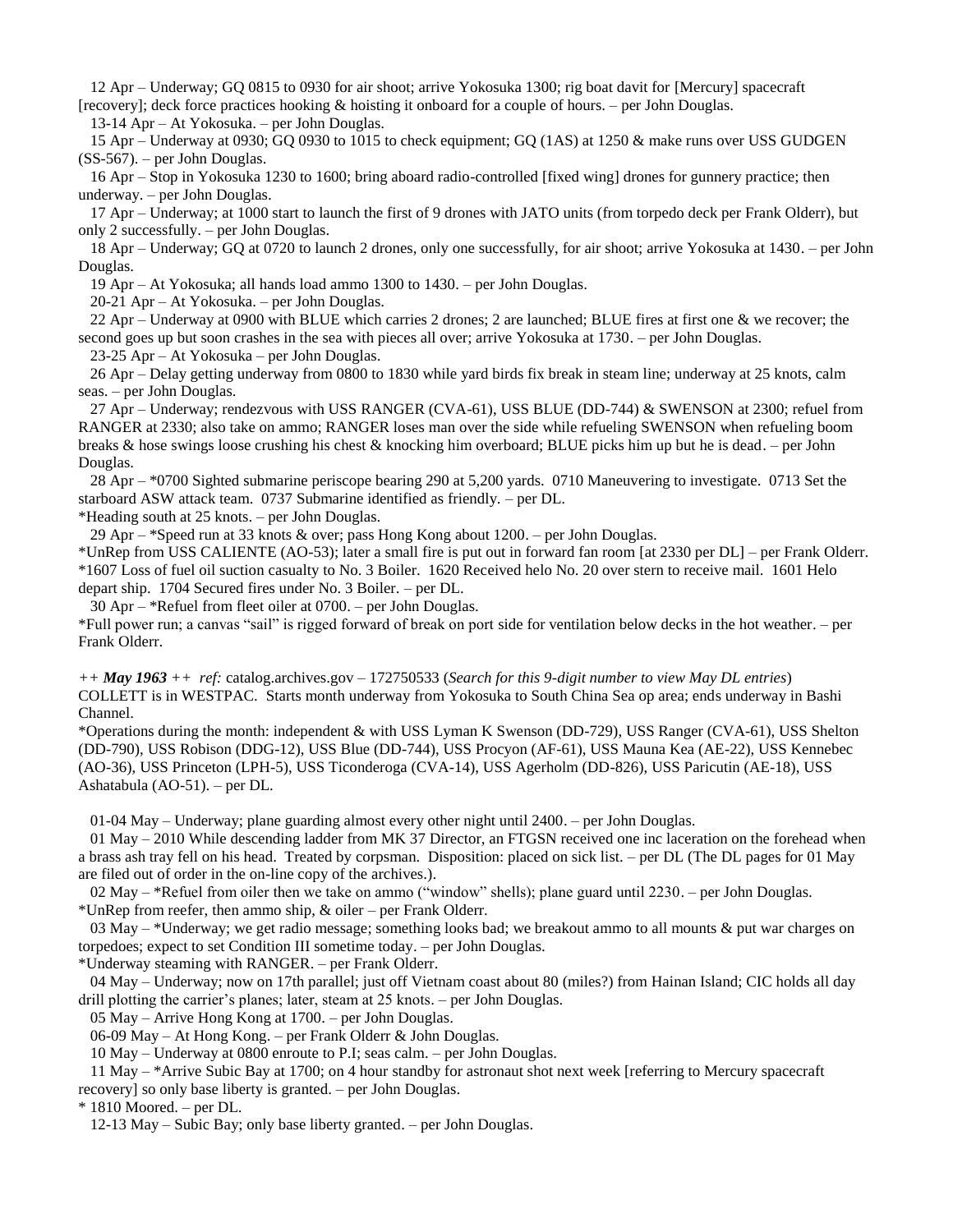14 May – Underway for practice ORI at 0800 after trouble with main steam line; back in port at 1600; only base liberty granted. – per John Douglas.

 15 May – Underway ORI with SHELTON observers onboard; set Condition III all day; man overboard drills & GQ; small electrical fire (not a drill) in mess line; return to Subic Bay at 1700; now on 2-hour standby; no one allowed ashore. – per John Douglas.

 16 May – \*At Subic Bay; astronaut launched from FL; still on 2 hour standby; base liberty only. – per John Douglas. \*At Subic Bay with 2 boilers on line; 30 minute standby to leave port to relieve any can with USS KEARSARGE (CVS-33) if one has to withdraw from the astronaut recovery area. – per Frank Olderr.

--- 16 May – *L. Gordon Cooper in Mercury spacecraft splashes down in Pacific* – per DBD.

 17 May – At Subic Bay; Captain's Personnel Inspection & advancement in rating awards; astronaut splashes down. – per John Douglas.

18-19 May – At Subic Bay. – per Frank Olderr & John Douglas.

20-31 May – Underway. – per John Douglas.

 20 May – Underway at 0800 with SHELTON & SWENSON (BLUE is station ship Hong Kong now); shore bombardment; enroute to rendezvous with USS TICONDEROGA (CVA-14). – per John Douglas.

 21 May – Rendezvous with TICONDEROGA at 0300; DESDIV 92 is her escort; plane guard 2000 to 2400. Underway with carrier around Hong Kong; plane guard every night; economy run during the day; later a speed run is logged at 36 knots. – per John Douglas.

23 May – With carrier; refuel from AO & supplies from AF. – per John Douglas.

 24 May – \*Set Condition III with all ships in 7th Fleet; Operation Glass Door; each carrier (with her escorts) is an enemy trying to sink each other; our carrier is "sunk" on first day, but we are kept in game; we are standing 8 hours of plane guard then 4 hours off. – per John Douglas.

\*At morning quarters we are simultaneously buzzed close at hand by 2 fighter planes following our wake at the 02 level, one to port & the other to starboard. – per Frank Olderr.

25-26 May – Still in Condition III & in Operation Glass Door. – per John Douglas.

27 May – Refuel; take on ammo & supplies; still in Condition III. – per John Douglas.

 28 May – COLLETT sent 50 miles to be early warning picket as part of the operation; tonight we get 4 hour instead of 8 hour watches. – per John Douglas.

29 May – Back with carrier. – per John Douglas.

 30 May – Refuel from AO; set Condition IV; released from carrier; end of Operation Glass Door; proceed to Japan – per John Douglas.

31 May – Underway. – per John Douglas.

*++ Jun 1963 ++ ref:* catalog.archives.gov – 172750661 (*Search for this 9-digit number to view Jun DL entries*) COLLETT is in WESTPAC. Starts month underway; ends at Yokosuka.

\*Operations during the month: independent & with USS Lyman K Swenson (DD-729), USS Shelton (DD-790), USS Constellation (CVA-64), USS Blue (DD-744), USS Paricutin (AE-18), USS Ashtabula (AO-51), USS Pictor (AF-54), USS Henrico (APA-45), USS Lenawee (APA-197), USS Union (AKA-106), USS Washburn (AKA-108), USS Estes (AGC-12), USS Kennebec (AO-36), USS Bekar (APA-237), USS Providence (CLG-6), USS Epping Forest (MCS-7), USS Pollux (AKS-4), USS Vernon bingCounty (LST-1161). – per DL.

01 Jun – Underway. – per John Douglas.

 02 Jun – Underway; stop in Sasebo to refuel 1430 to 1700; underway again; set fog detail, the bow can barely be seen from the bridge. – per John Douglas.

 03 Jun – Arrive Nagasaki, Japan; since it is about 30 miles from Sasebo, we steam in circles outside harbor until we tie up to buoy at 0930 in harbor; liberty granted. – per John Douglas.

04-05 Jun – At Nagasaki; ship open for tours. – per John Douglas.

06 Jun – Underway at 0900; fuel stop at Sasebo 1100 to 1300; underway again – per John Douglas.

07 Jun – Underway; the 4 cans of DESDIV 92 are together again; operating with the USS CONSTELLATION (CVA-64). – per John Douglas.

 08 Jun – Underway; seas rough; main deck secured because taking water along main deck; doing maneuvers at sea about 200 miles from Yokosuka. – per John Douglas.

 09 Jun – Underway; seas still rough; helo from carrier brings chaplin aboard as waves come over fantail; 1/2 hour later helo comes back with 7 bags of mail; the first mail call in over a month. – per John Douglas.

 10 Jun – Underway; seas still rough; at 1400 we fire 9 "window" shells 500 feet over SWENSON to see how it affects our radar; at 2400, set Condition III, expect to fire at any time during midwatch to see how fast we can begin to fire on Condition III when told. – per John Douglas.

 11 Jun – Underway; went alongside AF, AE, & AO; had problems with each; take on 22 loads aft from AF, at 17th load BMSN Hart gets caught in net & is hauled out between ships but is retrieved; with AE we just sent practice nets back & forth but rig parted & everything went into the drink; with AO, they gave us 100 pounds pressure before we were fully connected so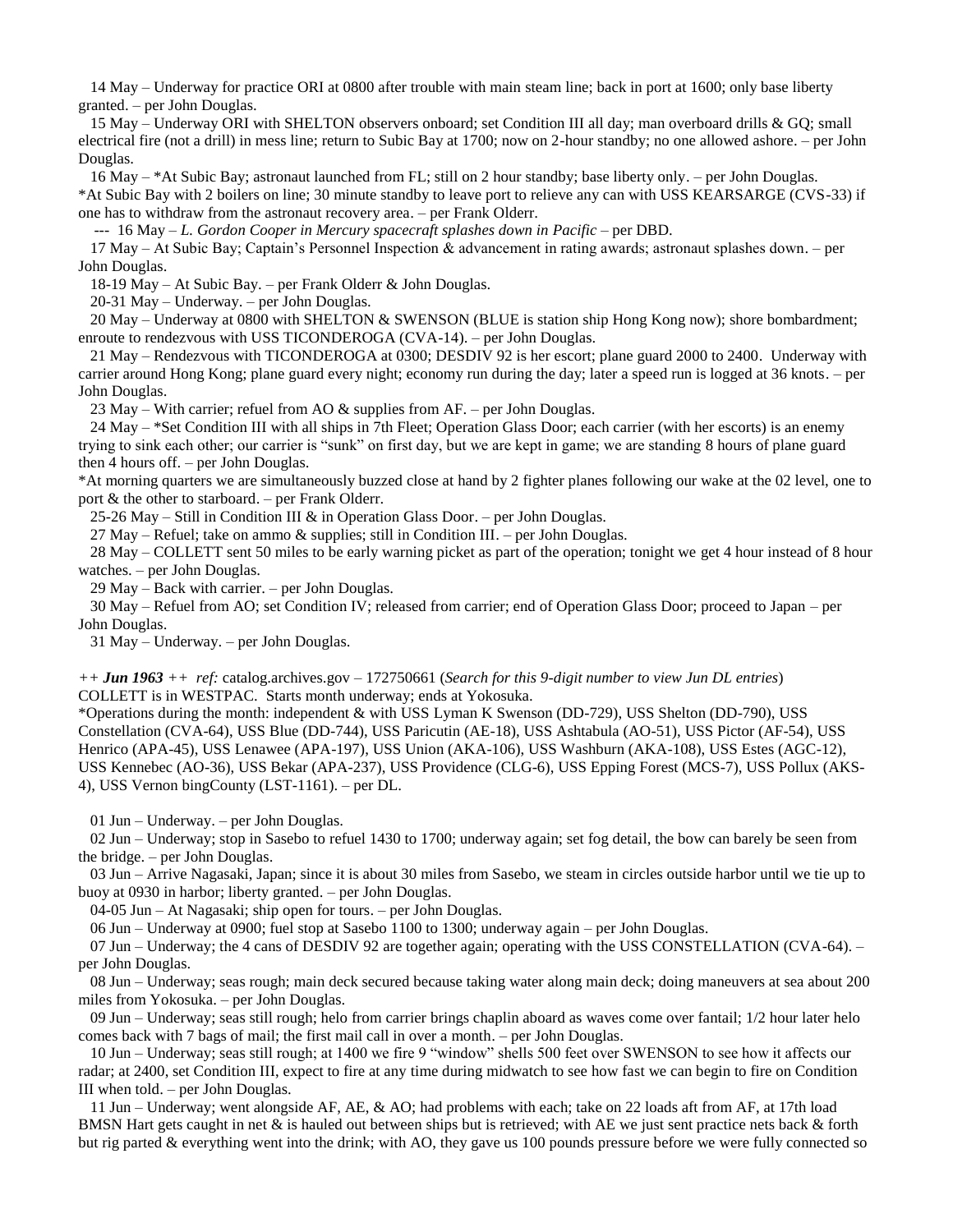we take a lot of fuel oil on the deck before we can get them to stop pumping; heavy fog all night  $\&$  early next morning. – per John Douglas.

12 Jun – Arrive Yokosuka at 0830; liberty at 0930. – per John Douglas.

13 Jun – \*Get underway at 0800 [0816 per DL]. –per Chuck Spencer.

\*Underway with DESDIV 92 in heavy fog & rain; 4 section watches. – per John Douglas.

 14 Jun – Underway; hit edge of Typhoon Shirley around midnight; take heavy rolls & a lot of water; about 20 new shipmates very seasick; seas calming down.– per John Douglas.

15 Jun – Arrive White Beach [anchored at B-153 in Buckner Bay at1223 per DL] –per Chuck Spencer.

16 Jun – 1427 Underway as a unit of TF 132. – per DL.

 17 Jun – Underway with 8 ships in convoy at 8 to 10 knots; light seas but heavy fog; refuel from USS UNION (AKA-106). – per John Douglas.

 18 Jun – Underway; another convoy of 10 ships is behind us, we can barely see them; APA in our convoy can only do 12 knots. – per John Douglas.

19 Jun – Underway; make preparations for storm; lash everything down & dog hatches. – per John Douglas.

20 Jun – Underway; Typhoon Shirley cuts across Korea & loses force. – per John Douglas.

--- 20 Jun – *US & Soviets agree on having a hotline – per DBD.*

 21 Jun – Underway; the convoy of 10 ships joins us; a Soviet jet bomber (Badger) makes several passes over us [at 0906- 0910 per DL] taking pictures; red stars painted on the wings. – per John Douglas.

22 Jun – Underway with convoy; heavy fog last night; light fog during day. – per John Douglas.

 23 Jun – Anchored about a mile off S. Korean coast; APAs land a few Marines in practice landing (as part of Operation Flagpole per Frank Olderr); about 30 ships present; up anchor at 1530 & pull out to sea. – per John Douglas.

 24 Jun – Underway; again anchor about a mile off coast; UDT go in & blow up beach obstacles; we give fire cover (only training mount 1); APH & AKA drop their boats  $\&$  in they go; ships as far as you can see, including S. Korean ships; our jets overhead; up anchor about 2200; patrol around 18 ships to within 100 feet of them. – per John Douglas.

25 Jun – \*Underway; drop anchor at 0900. – per John Douglas.

\*Refuel & UnRep; chased subs. – per Chuck Spencer.

 26 Jun – \*Underway around 0100; rest of DESDIV 92 stays to help with landing but we are released to be ready for installation of Variable Depth Sonar (VDS) on fantail. – per John Douglas.

\*The timing of the VDS installation is a result of the Navy having some budgeted money left & wanting to use it before the Fiscal Year ends July 1. Hence we are suddenly ordered into dry dock so the Navy can commit the money by June 30. – per Richard Gregory.

--- 26 Jun – *Kennedy delivers "I am a Berliner" speech* – per DBD.

27 Jun – Underway at 25 knots. – per John Douglas.

28 Jun – Arrive Yokosuka at 0930; expect to be in port for 40 days. – per John Douglas.

29 to 30 Jun – At Yokosuka. – per John Douglas.

*++ Jul 1963 ++ ref:* catalog.archives.gov – 172750785 (*Search for this 9-digit number to view Jul DL entries*) COLLETT is in WESTPAC. Starts month at Yokosuka; ends at Yokosuka. \*There were no operations during the month.

01-31 Jul – At Yokosuka. – per John Douglas.

12 Jul – Move ammo from magazine to hanger to do welding. – per John Douglas.

 17 Jul – 0730 Olderr, F.J., ETN3 left the ship to report to senior shore patrol officer, Yokosuka, for TAD. 1817 Olderr returned to ship after completion of TAD. – per DL.

20 Jul – Japanese workers installing VDS often work until 2200  $\&$  make quite a racket during this period. – per John Douglas.

26 Jul – Commodore's Personnel Inspection [0730 - 1140 per DL]. – per Frank Olderr.

28 Jul – 1800 Exercised crew at inport emergency stations. 1815 Secured from emergency stations. – per DL.

*++ Aug 1963 ++ ref:* catalog.archives.gov – 172750913 (*Search for this 9-digit number to view Aug DL entries*) COLLETT is in WESTPAC. Starts month at Yokosuka; ends at Chinhae, Korea.

\*Operations during the month: independent & with USS Shelton (DD-790), USS Constellation (CVA-64), USS Blue (DD-744), USS Mattaponi (AO-41), USS Southerland (DDR-743), USS Castor (AKS-1), USS Vesuvius (AE-15), USAS Cacapon (AO-52), USS Ponchatoula (AO-148). – per DL.

01-11 Aug – At Yokosuka. – per John Douglas.

 03 Aug – 2007 Called away the fire emergency party. Fire in B-1. 2016 Fire out. Reported as a class "C" fire in indicator lamp for periscope behind No. 2 Boiler. – per DL.

 04 Aug – 1610 Spencer, C.S., ETR3, in charge of 2 men left ship to report to senior shore patrol officer, Yokosuka Japan for TAD. – per DL.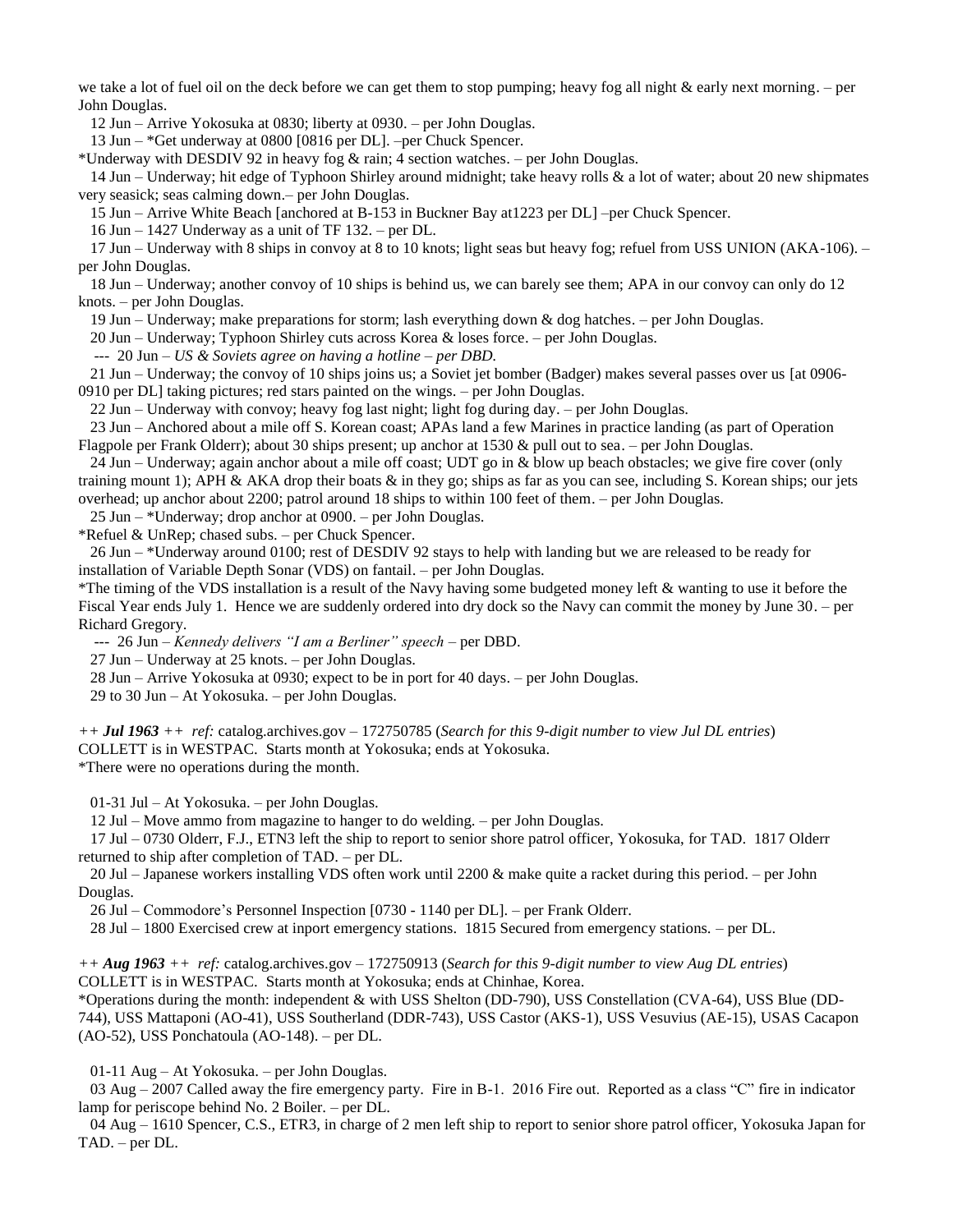05 Aug – \*0020 Spencer returned to ship after completion of TAD. – per DL.

\*At Yokosuka; "all hands" working party moves ammo from hanger back to magazine. – per John Douglas.

07 Aug – "All non-rated hands" working party brings supplies onboard. – per John Douglas.

12-14 Aug – Underway; 3 section watches; plane guard in evening for CONSTELLATION. – per John Douglas.

12 Aug – Get underway [at 1003 per DL] – per PD.

15 Aug – No plane guard in evening; Operation Tire Iron ends in 2 more days. – per John Douglas.

16 Aug – Plane guard in evening. – per John Douglas.

 17 Aug – Rendezvous of our carrier group, the USS CORAL SEA (CVA-43), & replenishing group; 20 ships in all; we take in one load from AKA; 4 loads of dummy ammo from USS VESUVIUS (AE-15); 7 loads from USS GRAFFIAS (AF-29); 71,000 gallons fuel oil from an AO. – per John Douglas.

18 Aug – Flight quarters to bring chaplain onboard from carrier. – per John Douglas.

 19 Aug – \*At 1830 Phantom jet crashes on CONSTELLATION [(CVA-64)] when arresting cable parts, jet explodes as it goes over the side; unable to rescue the 2 man crew; 3 crewmen critically injured on carrier deck, one loses a leg; so far 5 planes have crashed: 3 from USS KEARSARGE (CVS-33), one from CORAL SEA, & one from CONSTELLATION; all pilots were killed – per John Douglas.

\*1900 One plane (F-4) down off port bow of USS Constellation (CVA-64). Rescue search being made by USS Blue. – per DL.

 20 Aug – \*0740 Lowered boat to rail. 0800 Boat put in water. 0801 Shoved boat off for personnel transfer with USS Blue. 0809 Boat returned to the ship. 0811 Hoisted the boat. – per DL.

\*Arrive Buckner Bay, Okinawa at 1745 [moored at Pier B at 1813 per DL]; refuel [2223-2317]; liberty call. – per John Douglas.

21 Aug – Underway [at 0534 per DL]; 3 section watches. – per John Douglas.

22 Aug – Underway back to Yokosuka with carrier [CVA-64] to get her landing gear fixed. – per John Douglas.

23 Aug – Arrive Yokosuka at 1000 [moored at 1137 per DL]. – per John Douglas.

24-25 Aug – At Yokosuka. – per John Douglas.

26 Aug – 0757 Underway. – per DL.

27 Aug – \*Underway with BLUE & SHELTON bound for Korea. – per John Douglas.

\*1300 Went to General Quarters for damage control drills. Set Condition Zebra. 1401 & 1412 & 1417 Fired practice hedgehogs. – per DL.

 28 Aug – \*1930 Detached to proceed to Sasebo, Japan. 1952 Directed to rejoin. 2130 USS Blue lost steering control. Commenced maneuvering to avoid. – per DL.

--- 28 Aug – *Martin Luther King delivers his I have a Dream speech in Washington DC* – per DBD.

 29 Aug – \*Underway; at 0100 pull into Sasebo to offload a burned out electric motor for the director. [Lack of details in DL.] Refuel from AO [0809-0839 per DL]. Arrive in Chinhae, S. Korea at 1100 & anchor [at 1146 per DL]. – per John Douglas.

 30 Aug – 0601 Underway with various ships of Republic of Korea Navy to conduct ASW exercises. 1846 Secured from ASW exercises. – per DL.

--- 30 Aug – *Moscow-Washington teletypewriter link hotline now operational* – per DBD.

 31 Aug – 0304 Enroute to Chinhae. 0748 Anchored in Berth Z-2 I at Chinhae. 1541 Three LTs of Republic of Korea Navy reported aboard for temporary duty for observation and indoctrination training. – per DL.

*++ Sep 1963 ++ ref:* catalog.archives.gov – (*Still no entry in May 2022*)

COLLETT is in WESTPAC. Starts month at Chinhae, Korea; ends at Kaohsiung.

 01 Sep – Underway at 0800; rendezvous with AO to refuel, bridge had trouble keeping station so it took a long time to hookup, no back suction on blowdown so have to recap with fuel spilling on flight deck; rendezvous with convoy. – per John Douglas.

 02 Sep – Underway for practice landings on S. Korean beach: one LSD, 3 LSTs, one APA, one AKA, & 3 cans. – per John Douglas.

 03 Sep – Underway; drop anchor at 0445; empty M-boats go ashore on S. Korea beach; up anchor at 1730. – per John Douglas.

04 Sep – Underway; ASW work for convoy. – per John Douglas.

 05 Sep – Underway; drop anchor at 0515 off S. Korean beach; full-scale landings: UDT go ashore & blow up obstacles; helos & small boats follow. – per John Douglas.

06 Sep – Up anchor at 1730; underway for Sasebo, Japan. – per John Douglas.

07 Sep – Underway; refuel at 0630; arrive Sasebo at 1200; alongside BLUE. – per John Douglas.

08 Sep – Sasebo; liberty granted – per John Douglas.

09 Sep – Underway for Taiwan; seas getting rough, approaching Typhoon Gloria. – per John Douglas.

10 Sep – Underway; all hands stand clear of main deck. – per John Douglas.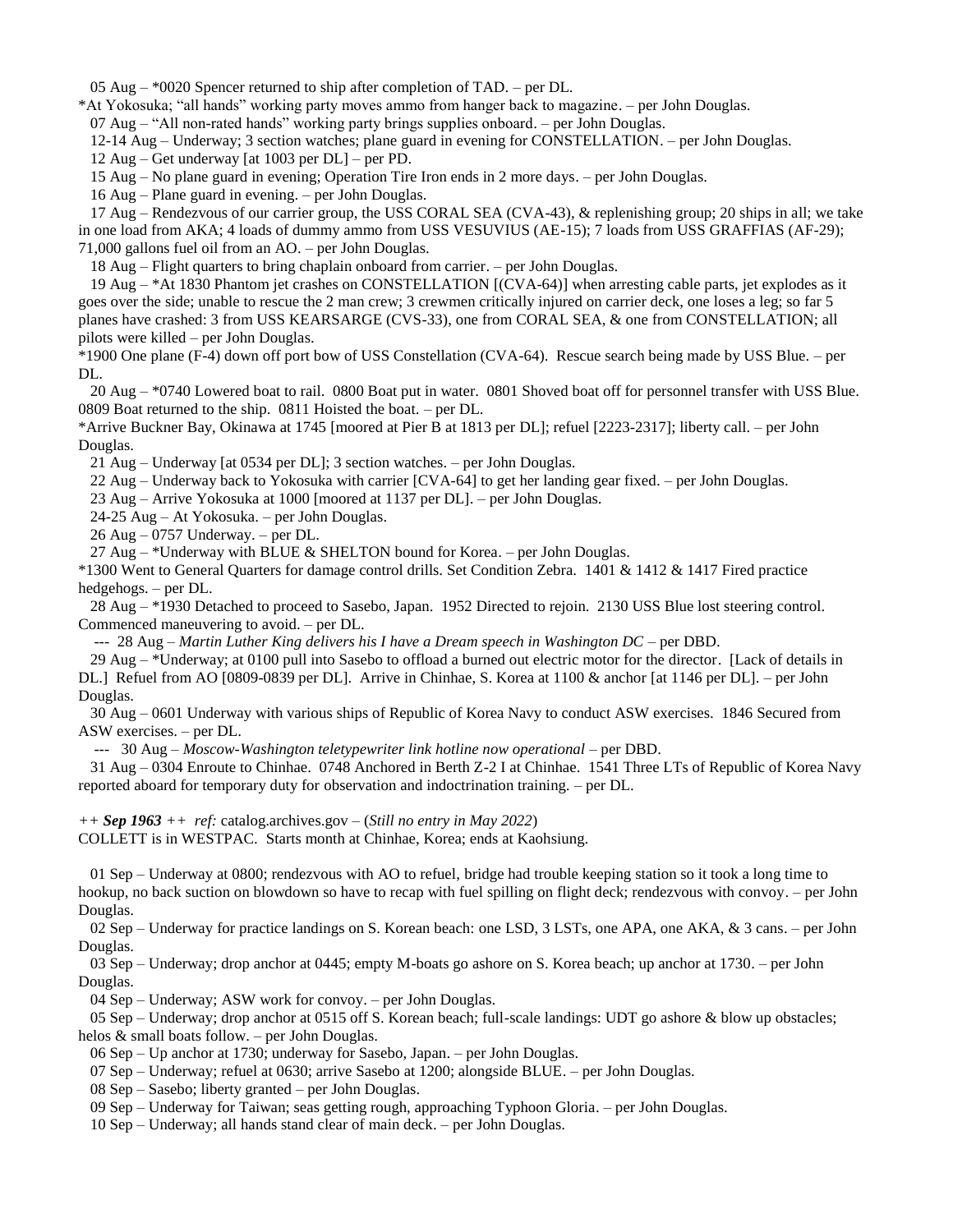11 Sep – Underway; turn around & head back to Sasebo, seas get worse; no one can go on any weather deck. – per John Douglas.

12 Sep – Underway; typhoon now over China; we turn around again & head for Taiwan. – per John Douglas.

13 Sep – Underway; still rough seas; can't do any ships work, just hang on. – per John Douglas.

 14 Sep – Underway; Arrive Kaohsiung at 0830; seas break over seawall; hard to get into narrow channel; we run over buoy & bend one of our screws. – per John Douglas.

15 Sep – Underway after divers try to fix our bent screw. – per John Douglas.

16-17 Sep – Underway. – per John Douglas.

 18 Sep – Underway; take on 11 loads of sea stores aft from USS SIRIUS (AF-60) at 0600; refuel from USS ASHTABULA (AO-51) at 1300. – per John Douglas.

19 Sep – Underway; GQ 0800 to 0900 for ABC warfare training. – per John Douglas.

20 Sep – Underway. – per John Douglas.

21-24 Sep – At Kaohsiung. – per John Douglas.

23 Sep – Get underway. – per PD.

--- 24 Sep – *US Senate ratifies nuclear test ban treaty.* – per DBD.

25 Sep – Underway in morning; heading south for southern patrol. – per John Douglas.

26 Sep – Underway. – per John Douglas.

27-28 Sep – Underway; ASW work with US sub & Taiwan Navy. – per John Douglas.

29 Sep – Underway; rough seas. – per John Douglas.

30 Sep – Arrive Kaohsiung at 0900. – per John Douglas.

*++ Oct 1963 ++ ref:* catalog.archives.gov – (*Still no entry in May 2022*)

COLLETT is in WESTPAC. Starts month at Kaohsiung; ends at Okinawa.

01-03 Oct – At Kaohsiung. – per John Douglas.

04 Oct – Underway; on northern patrol. – per John Douglas.

05-06 Oct – Underway; very rough seas. – per John Douglas.

07 Oct – Underway south of Taiwan; spent last night  $\&$  half of today between 2 islands changing course every 40 minutes. – per John Douglas.

 08 Oct – Underway; rendezvous with SHELTON; use our motor whaleboat to transfer observers back to her; arrive Kaohsiung at 1430. – per John Douglas.

09-10 Oct – At Kaohsiung, Taiwan. – per John Douglas.

--- 09 Oct – *US sells 150 million bushels of wheat to Soviets* – per DBD.

11 Oct – Underway at 1300 with SHELTON & BLUE enroute for Yokosuka. – per John Douglas.

12-13 Oct – Underway. – per John Douglas.

14 Oct – Arrive Yokosuka at 1330. – per John Douglas.

15-21 Oct – At Yokosuka. – per John Douglas.

--- 21 Oct – *UN votes to bar Communist China.* – per DBD.

22 Oct – At Yokosuka; move from Pier 6 to Dry Dock #2 to get one of our screws fixed. – per John Douglas.

23-26 Oct – At Yokosuka. – per John Douglas.

--- 26 Oct – *US tests nuclear warhead underground.* – per DBD.

27 Oct – Underway at 1300. – per John Douglas.

28 Oct – Underway; rendezvous with convoy in rough seas; turn around  $\&$  escort them toward Tokyo Bay. – per John Douglas.

29 Oct – Underway; taking 40 degree rolls; some are 48 degrees (12 degrees more  $\&$  we could roll over); leave convoy  $\&$ head south for Okinawa; seas not so rough. – per John Douglas.

30 Oct – Underway. – per John Douglas.

31 Oct – Arrive Okinawa at 1400, anchor out; YO comes alongside. – per John Douglas.

*++ Nov 1963 ++ ref:* catalog.archives.gov – 172751041 (*Search for this 9-digit number to view Nov DL entries*) COLLETT is in WESTPAC. Starts month at Okinawa; ends at Yokosuka.

\*Operations during the month: independent & with USS Shelton (DD-790), USS Frank Knox (DDR-742), USS Blue (DD-744), USS Bayfield (APA-33), USS Talladega (APA-208), USS Carter Hall (LSD-3), USS Merrick (AKA-97), USS Cacapon (AO-52), USS Bellatrix (AF-62), USS Tillamook (ATA-192). – per DL.

 01 Nov – Underway at [0720 per DL] for P.I.; at 1100 hold burial at sea for son of a sailor on SHELTON who died at birth. – per John Douglas. COLLETT comes to a stop for this ceremony on torpedo deck – per Frank Olderr.

02 Nov – Underway. – per John Douglas.

03 Nov – 0855 Moored Subic Bay. – per DL.

04 Nov – \*0701 Underway for local operating area. – per DL.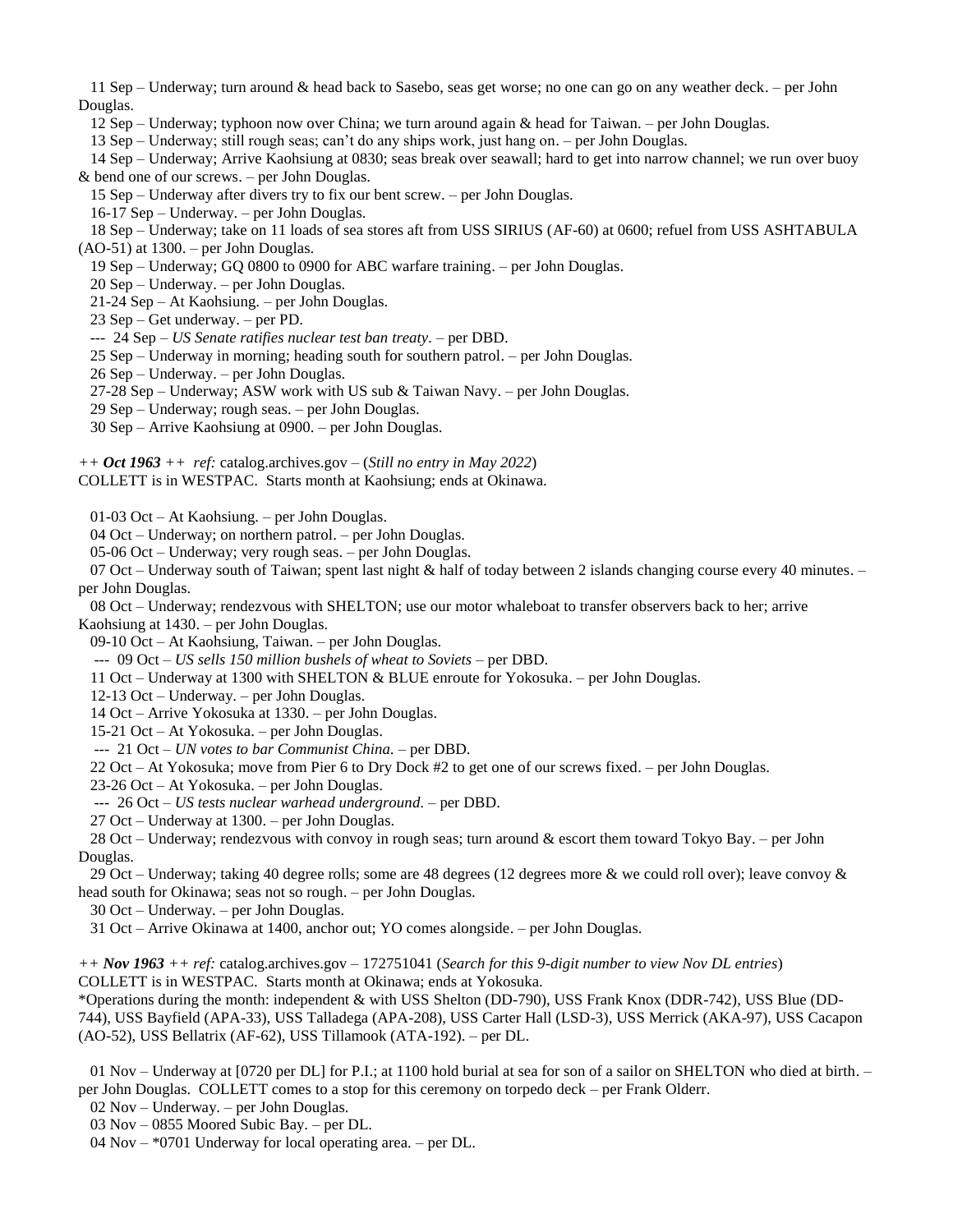\*Arrive Subic Bay at 1800 [moored at Pier No. 3 at 1719 per DL]. – per John Douglas.

 05 Nov – Underway; take part in amphibious operation but might go to Vietnam because of the trouble. – per John Douglas. 06 Nov – Underway at 10 knots with 3 APAs, one AKA, & one LSD; will land troops on 08 Nov & then return to Subic Bay. – per John Douglas.

07 Nov – Underway off coast of P.I.; rendezvous with carrier group for a while. – per John Douglas.

08 Nov – \*Underway; escort ships to beach then patrol around them. – per John Douglas.

\*1747 Moored Rivera Pt. pier Berth No. 9 and 10. – per DL.

09 Nov – \*Get underway [at 0612 for Ops area per DL]. – per PD.

\*Arrive Subic Bay at 1500. – per John Douglas.

10-11 Nov – Underway for Okinawa. – per John Douglas.

11 Nov – \*Refuel in Okinawa [, arrive at 1049 per DL]. – per Doug Gealy's journal.

\*Get underway [at 1735 per DL]. – per PD.

 13 Nov – Underway; highline personnel in early morning; fire at sled then drones in afternoon; arrive Yokosuka at [2001 per DL]. – per John Douglas.

13-30 Nov – At Yokosuka. – per Doug Gealy's journal.

15 Nov – 0803 During work in "A/S" compartment, an SOG received lacerations of lips and fracture incisor teeth.

Treatment by division medical officer and referred to dental clinic at Naval Hospital for further treatment. Disposition: to duty. – per DL.

 17 Nov – 1722 Spencer, C.S., ETR2, departed the ship in charge of 2 men to report to the senior shore patrol officer, Yokosuka for TAD. – per DL.

21 Nov – Yokosuka; Admiral's Inspection by ADM Reiter. – per John Douglas.

 22 Nov – 0938 Commenced offloading ammo. 1130 Secured offloading ammo. Offloaded 629 5"38 projectiles, 476 5"38 propelling charges, and 4 short charges, powder. 2235 An SN received cuts and bruises on his nose and cheek when he passed out and fell due to intoxication while on liberty. – per DL.

--- 22 Nov – *President Kennedy assassinated in Dallas; Lyndon Johnson becomes President.* – per DBD.

 23 Nov – \*At Yokosuka; hear of assassination in morning. – per Uvaldo Gutierrez who had the quarterdeck watch that morning with Richard Gregory & (he believes) James Bacon.

\*Japan being about 14 hours ahead of Dallas, 3 pm in Dallas on Nov 22 would be 7 am on Nov 23rd in Yokosuka. – per Richard Gregory.

23-29 Nov – At Yokosuka. – per John Douglas.

 30 Nov – \*Underway at 0830; halfway out of Tokyo Bay for a sea trial of our reduction gear (a 1/2 million dollar part); return to port. – per John Douglas.

\*1400 Received injury report that an RM had 3 fingers crushed by a hatch cover which fell as he was proceeding through the hatch. Treatment by corpsman. Disposition: Placed on sick list. – per DL.

*++ Dec 1963 ++ ref:* catalog.archives.gov – 172751165 (*Search for this 9-digit number to view Dec DL entries*) COLLETT is in WESTPAC. Starts month at Yokosuka; ends at Yokosuka.

\*Operations during the month: independent & with USS Blue (DD-744), USS Cacapon (AO-52), USS Shelton (DD-790), USS Hornet (CVS-12), USS Frank Knox (DDR-742), USS Vesuvius (AE-15). – per DL.

01-06 Dec – At Yokosuka. – per John Douglas.

 03 Dec – 0240 An SK received a 1/2 inch laceration above his left eye by hitting his head against the overhead while in his bunk. Treatment administered by corpsman consisted of two stiches. Disposition: return to duty. – per DL.

 06 Dec – 1125 An SN sustained a 6 inch incised wound on his left forearm. Treatment administered by division doctor. Disposition: transferred to Navy Hospital. – per DL.

07 Dec – \*Underway [at 0700 per DL] just outside Tokyo Bay; fire at sled; later fire at drone. – per John Douglas.

\*1000 Went to General Quarters for equipment checks. Set Condition Zebra. 1026 Set condition Yoke. 1028 Secured from General Quarters. 1634 Moored Berth No. 7, Yokosuka. – per DL

08 Dec – 1602 Moored at Yokosuka. – per DL.

10 Dec – \*Get underway [for Ops area C at 0720 per DL]. – per PD.

\*0807 A systematic search of the entire ship for an ENFA who was missing from his sea detail station, disclosed that he was not on board. 1634 Moored Berth No. 7, Yokosuka. – per DL.

11 Dec – 1511 The ENFA was transferred under guard to Naval Hospital for evaluation and disposition. – per DL.

13 Dec – Get underway [at 0804 per DL]. – per PD.

13-21 Dec – At sea, ASW, South Japan. – per Doug Gealy's journal.

14 Dec – Underway; UnRep for fuel; false collision alarm later in day. – per Frank Olderr.

 15 Dec – Underway; rendezvous with USS HORNET (CVS-12), 4 cans, & 2 subs for ASW work off southern coast of Kyushu; refuel from AO in morning; carrier has new jet helos. – per John Douglas.

 16 Dec – \*Underway; steam in area about 40 miles square; ASW work all day with the carrier, DESDIV 92 & DESDIV 72. – per John Douglas.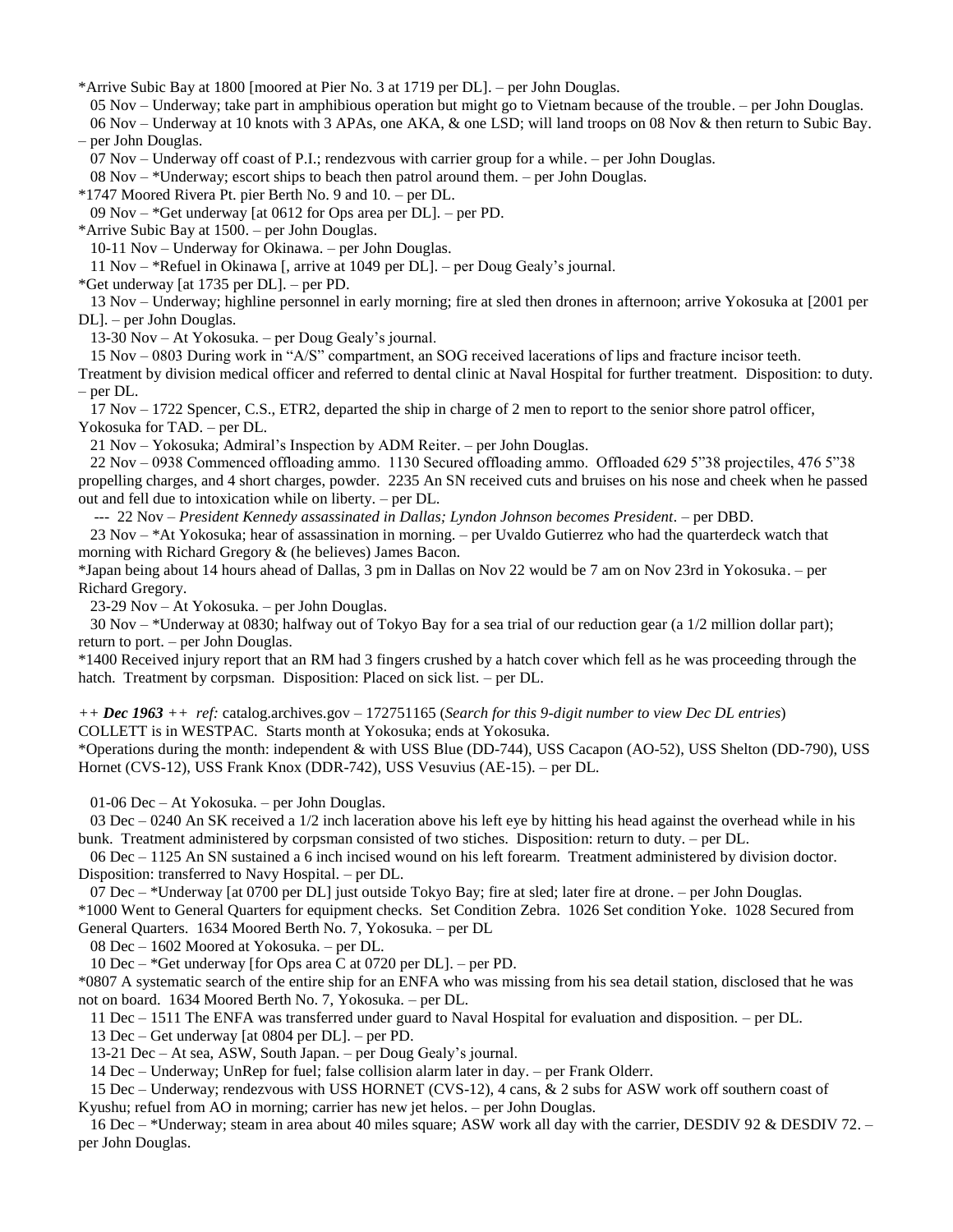\*1912 Ceased ASW exercises, Secured sonar attack team [for now]. Proceeding north out of exercise area. – per DL.

 17 Dec – Underway; refuel from HORNET; head to another area 60 miles away to practice single ship attacks against USS BLACKFIN (SS-322). – per John Douglas.

 18 Dec – \*Underway; rendezvous with carrier again for more ASW operations; helo from carrier delivers mail. – per John Douglas.

\*1750 Executed emergency turn to avoid submarine. 1752 Sub passed clear down port side at 100 yards range. – per DL.

 19 Dec – Underway; refuel (and get mail) from AO; highline 3 dummy loads of ammo from USS VESUVIUS (AE-15); set up 3 wire highlines (not just 2) at same time; a first for DDs. Bringing on 3 loads of stores on each line. In afternoon, highline personnel to BLUE, then to the USS FRANK KNOX (DDR-742). Take on guard mail from helo. Released from carrier at 2200. – per John Douglas.

20 Dec – Underway with DESDIV 92 enroute to Yokosuka. – per John Douglas.

21 Dec – \*Arrive Yokosuka. – per John Douglas.

\*0819 Moored at Berth No. 7. 1025 Underway dead plant to shift berths to Berth No. 6. 1030 Secured No. 1 and No. 2 main engines. – per DL.

22-31 Dec – At Yokosuka. – per Frank Olderr & John Douglas.

 28 Dec – 1711 Olderr, F.J., ETN2, in charge of 2 men, left the ship to report to senior shore patrol officer, Yokosuka, for TAD. – per DL.

**NOTE 1**: Several minor differences in recollections & records of these dates by various shipmates are deliberately retained in this timeline. Where a "Get underway" entry per PD agrees with an "Underway" entry per a shipmate, the entry per PD is omitted in this timeline.

**NOTE 2**: Per Chuck Kiesling in 2010, there were 165 shipmates on board for the entire year of 1963, however, per the PD, 375 shipmates served for some time during the year.

**NOTE 3**: In 1963, COLLETT steamed over 47,000 miles, or twice around the world – not bad for a 19 year old ship. The 250 man crew used 2,675,000 gallons of fresh water, 25 tons of potatoes, 3 tons of coffee, and 14 tons of beef. We were at sea for 261 days out of 365. We visited such ports as Hong Kong; Subic Bay, P.I.; Kaohsiung, Formosa; Chinhae, Korea; Buckner Bay, Okinawa; Sasebo, Japan, and Nagasaki, Japan. We held an open house in Nagasaki – Per Carl Rotola's copy of CDR Bischof's Familygram which is shown on the History page of the usscollett.com website.

**NOTE 4**: Also on the usscollett.com website for 1963:

\* See Photos by, for, or via: John Douglas, Clarence Forbes, John Fowler, Doug Gealy, U. L. Gutierrez, Art Horsch, Mike Kipper, Brian Massey, Henry Earl Milliner, Lin Morgan, Frank Olderr, Bill Robinson, Carl Rotola, Robert Rusho, John Slater. \* See History by, for, or via: William Bischof, Ron Elliott, James Koranda, Pat Manion, Frank Olderr. Carl Rotola, John Slater. \* See Stories by: Richard Gregory, Frank Olderr.

## **1963 USS COLLETT Shipmates**

The following list includes information from USN Personnel Diaries & other publicly available sources.

Entries marked with (d) are known (or strongly suspected) to be deceased; such entries have not been updated since 2020. Names marked with (?) are suspected of being misspelled. The rate or rank given for a shipmate is highest he attained while onboard.

To learn more (or offer a correction) about an entry, e-mail olderr730@yahoo.com. To protect the privacy of shipmates, they will be told of your enquiry but will choose if they wish to respond directly to you.

| Abolins, Evald - EM2 (d)      | Johnson, Richard D - MM3 (d) |
|-------------------------------|------------------------------|
| Adams, James G - SM3          | Johnson, Wilmer E - EM3      |
| Agulto, Nicholas - CS1 (d)    | Jones, Milton D - MM2 (d)    |
| Airheart, Willie A - DC2 (d)  | Jones, William L - GMM1 (d)  |
| Aiuto, Nicholas E - MM2 (d)   | Jordan, Julius - SN (d)      |
| Albers, Kenneth H - LTJG      |                              |
| Albert, Paul T - MM3 $(d)$    | Kajioka, Jay K - GMG2        |
| Anderson, Arthur G - MM2 (d)  | Kajioka, Kazuyuki - EM1 (d)  |
| Anderson, Leon M - BMSN       | Kamphues, James J - SN (d)   |
| Anderson, Robert R - GMG1 (d) | Keesey, William H - RD3 (d)  |
| Andreas, Peter - SMSN (d)     | Kellogg, Frederick J - IC3   |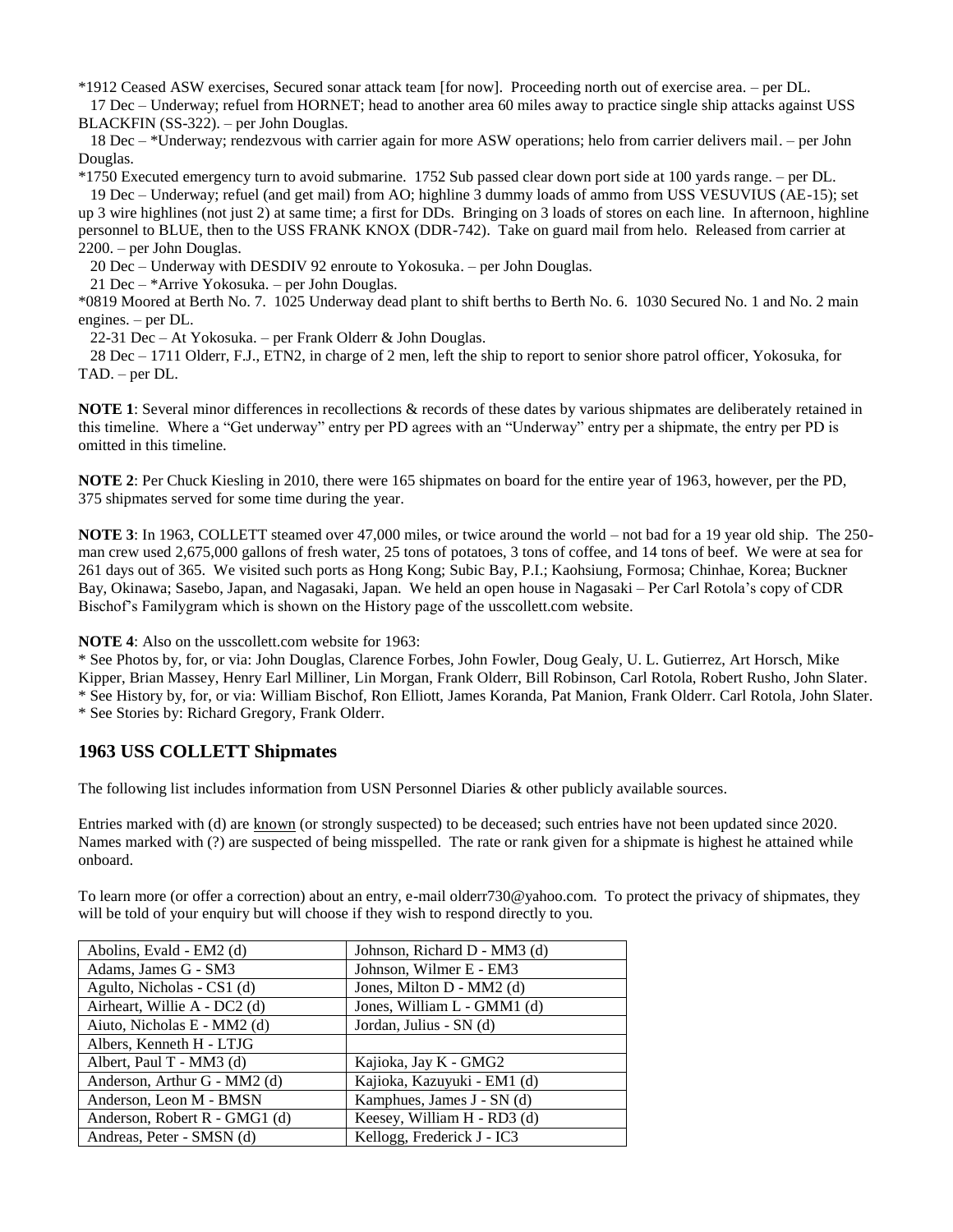| Andrews, Herman E - QM3 (d)                            | Kendig, Gerald A - BT3                                       |
|--------------------------------------------------------|--------------------------------------------------------------|
| Apker, John C - BT1 (d)                                | Kerr, Roger H - IC3 (d)                                      |
| Arellano, Fabio R - SN                                 | Kight, Silas D - IC2                                         |
| Arguello, John E - CS2                                 | Kimball, Willie E - SA/SR (d)                                |
| Armstrong, James R - ETR2 (d)                          | King, John H - BT2                                           |
| Aronson, Gustve E - SK3 (d)                            | Kipper, Michael T - SN (d)                                   |
|                                                        | Kirchenwitz, Darrel E - MM3 (d)                              |
| Bacon, James L - BT3 (d)                               | Kolb, Leroy - SKC (d)                                        |
| Bacon, "W" Newton - BT3                                | Kolesar, Francis J - MM3 (d)                                 |
| Bailey, Kenneth L - RD3                                | Koranda, James R - FN/SN (d)                                 |
| Balan, Felicito N - TN (d)                             |                                                              |
| Banzhoff, Charles K - MM2                              | LaCoss, Harrison A - EM2 (d)                                 |
| Barber, Melvin H - SM3 (d)                             | Lancaster, Charles N - SFP2 (d)                              |
| Baron, David R - RM2 (d)                               | Largen, Robert D - MM3/BT3                                   |
| Barr, David R - EN1 (d)                                | Latham, Billy J - RD3/RD1                                    |
| Barrett, Robert W - SK3                                | Lazetera, Gary P - SN (d)                                    |
| Bartleson, Jerry L - FN (d)                            | Leftwich, Frankie L - TM3 (d)                                |
| Bartlett, Norman L - SN (d)                            | Lemmer, Duncan L - BT2                                       |
| Bauman, John B - ETR3                                  | Lewis, James F - FN/YN3                                      |
| Baxter, David F - SFM2                                 | Locker, Luther M - BT3 (d)                                   |
| Baxter, Franklin E - SFM2                              | Ludrick, Jess E - MM2 (d)                                    |
| Baxter, William C - MM2 (d)                            | Lueck, Dwaine I - PN1 (d)                                    |
| Beitzel, Thomas A - BT3 (d)                            |                                                              |
| Belknap, Bert L - GMG3                                 | Macuse, Florencio P - MM2/MMFN (d)                           |
| Berardi, Joseph P - FTG3 (d)                           | Madden, Frank E - RD1/RDC (d)                                |
| Berroth, Thomas E - SM2 (d)                            | Mahan, Gerald D - BT1 (d)                                    |
| Best, Harvey A - SN                                    | Manion, Patrick O - RM3                                      |
| Birk, Arthur P - TM2                                   | Markus, Dale G - MM1 (d)                                     |
| Bischof, William W - CDR (CO) (d)                      | Marquez, Gabriel - EN3 (d)                                   |
| Bishop, Hobson C - BT1 (d)                             | Martin, Charles B - BT3 (d)                                  |
| Bivins, Robert C - MM2 (d)                             | Martin, Leyman A - SHSN (d)                                  |
| Blackmon, Jimmy R - TM2                                | Massey, Brian J - SOG3                                       |
| Boatner, Albert E - GMG3                               | Maw, Junior B - GMG1/GMG2 (d)                                |
| Bohot, Wayne H - FN                                    | May, Michael J - SN                                          |
| Bollinger, Freddie C - BTFN                            | Mayer, Earl F - SK3                                          |
| Boone, Joseph N - EM2                                  | McClellan, James W - MM2 (d)                                 |
| Bosley, Bruce A - SOG3                                 | McClenaghan, Carl L - SN (d)                                 |
| Bove', Jack D - BM1 (d)                                | McCombs, Douglas A - SFM2 (d)                                |
| Bowker, Christopher P - RM3 (d)                        | McDaniel, Jerry M - SH3                                      |
| Brasch, John G - RMCS (d)<br>Brien, Ronald L - RM1 (d) | McGrath, Robert W - MM2                                      |
|                                                        | McLaughlin, Michael - RMSN                                   |
| Brockett, William A - LTJG (d)                         | McManus, James J - RM3 (d)                                   |
| Brokish, Joseph S - EM2                                | McQuarry, Vernon J - ENSA                                    |
| Brotkouski, Thomas W - SA/GMG1 (d)                     | Merseburgh, Oliver A - SN/FN/BT3                             |
| Brunette, Anthime E - EN3                              | Miller, Manley C - PNSN (d)                                  |
| Bryan, Robert G - YN2 (d)                              | Miller, Willie L - SA (d)                                    |
| Bulau, Howard E - BT3                                  | Millichamp, John S - FTG3 (d)                                |
| Burm, Thomas C - IC2                                   | Milliner, Henry E - ETR3 (d)                                 |
|                                                        | Mitchell, James S - RD2/RDSN (d)                             |
| Cagle, James A - SD1 (d)                               | Mommsen, Durward B - LTJG                                    |
| Camaisa, Rody B - SKCA                                 | Moore, Lowell E - FTG3 (d)                                   |
| Canada, Roy E - SF1 (d)                                | Morgan, Henry V - LTJG                                       |
| Canady, James T - SN                                   | Morgan, Lindsey R - YN3                                      |
| Capezza, Alfonso R - FA (d)                            | Morgan, Norman P - ETN3 (d)<br>Morris, Franklin W - FTG3 (d) |
| Carpenter, Robert C - SA (d)                           |                                                              |
| Casson, Donald W - SN/QM1                              | Moss, William J - FTG3 (d)<br>Mueller, Russell G - SN (d)    |
| Chapman, Nathaniel - SN                                |                                                              |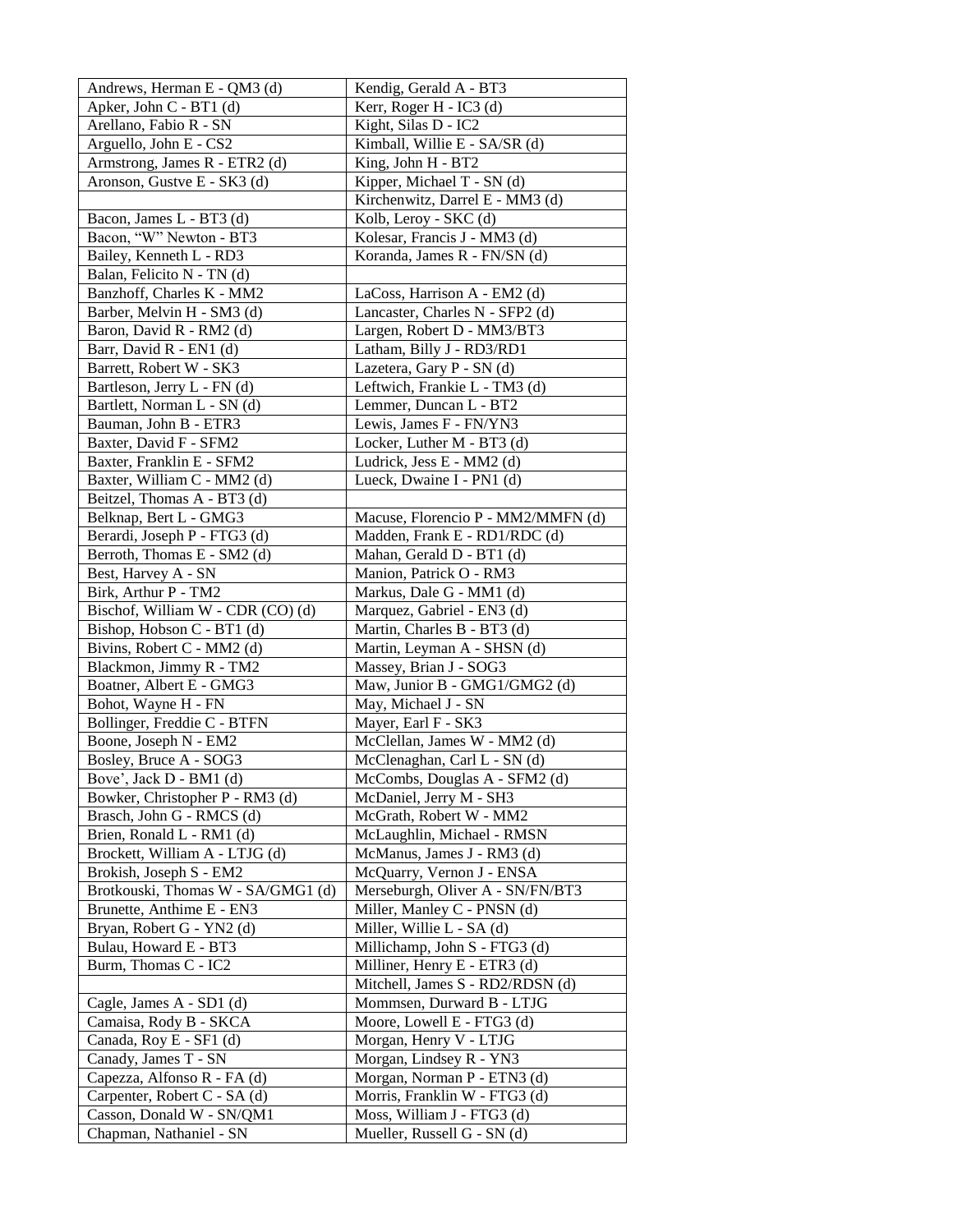| Musquiz, Armando - EMC (d)                  |
|---------------------------------------------|
|                                             |
|                                             |
| Nagel, Phillip L - BT3                      |
| Navarro, John W - GMG2                      |
| Nazworth, Thomas L - BT1 (d)                |
| Neiner, Bruce R - LTJG                      |
| Nelson, Michael J - FN (d)                  |
| Nesselrode, Ray M - MMCS                    |
| Neugebauer, Eddie J - QM2 (d)               |
| Nevarez, John - RD3 (d)                     |
| Newell, David R - SN (d)                    |
| Nord, Eugene E - RD3                        |
| Novoa, Alvin - SN/SR (d)                    |
|                                             |
| O'Connor, Dennis J - FN                     |
| Olderr, Frank J - ETN2                      |
| Ontiveros, Edwardo - SN                     |
|                                             |
| Parker, Stanley B - CS3                     |
| Parker, Thomas F - MMC/ENS                  |
| Parker, Victor R - MM3 (d)                  |
| Parks, Kenneth N - GMSN (d)                 |
| Patton, James E - LCDR (XO) (d)             |
| Paxton, Marvin G - RMSN                     |
| Pennell, James L - BM3 (d)                  |
| Perkins, Thomas F - SN (d)                  |
| Phares, Hubert W - FN                       |
| Pittman, David - SM1 (d)                    |
| Post, Walter M - ETRSN/ET1                  |
| Powell, David G - MM3/MM1                   |
| Purdon, Charles B - TM2                     |
|                                             |
| Raab, John E - GMG3                         |
| Rabel, John B - LTJG<br>Rambo, Rex H - LTJG |
| Renison, Roy A - CSC (d)                    |
| Reynolds, George E - YNSN                   |
| Rice, David L - BT2 (d)                     |
| Rice, Lloyd K - LT                          |
| Rivette, William R - PC3 (d)                |
| Robinson, William T - LTJG                  |
| Roller, Donald G - LTJG (d)                 |
| Ross, Willis A - SH3 (d)                    |
| Rotola, Carl G - YNSN                       |
| Roy, Michael R - EM3                        |
| Ruiz, Norberto A - SD2 (d)                  |
| Rusho, Robert P - SN                        |
| Rydberg, Leon C - RM3                       |
| Ryes, Ronald - BT2                          |
| Ryman, Robert F - SH3                       |
| Rynearson, Dale L - RD3 (d)                 |
|                                             |
| Samples, L A - RDSN                         |
| Schafer, James A - MM3 (d)                  |
| Scheurer, Allan - MM1 (d)                   |
| Schonefeld, Fredrick - APC3/SN              |
|                                             |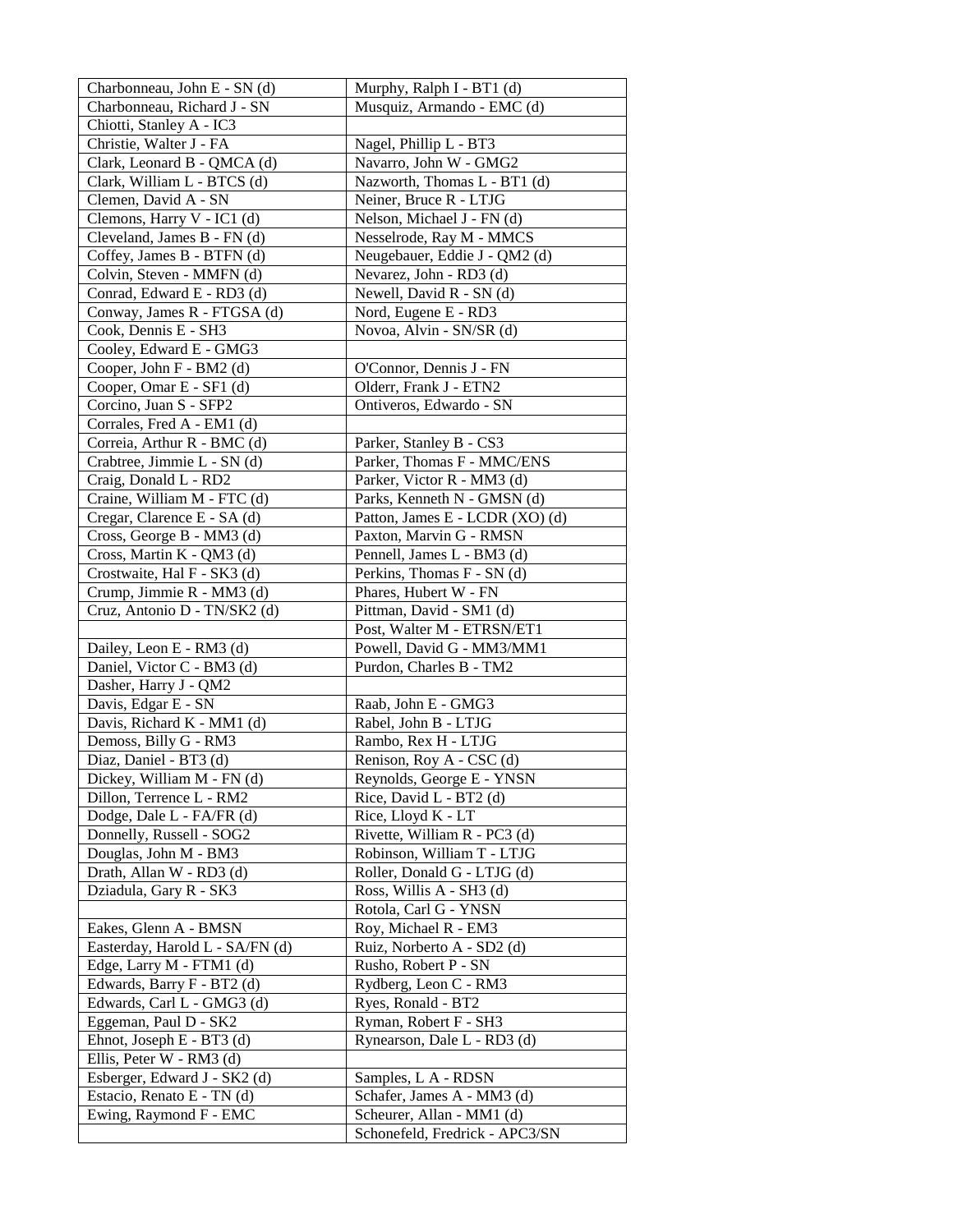| Feller, Richard A - RMSN           | Schultz, Richard A - TM2          |
|------------------------------------|-----------------------------------|
| Fenn, Richard L - BT2 (d)          | Scott, Robert E - FA/FR (d)       |
| Finton, Larry D - GMG3 (d)         | Scully, Frank -HMSN (d)           |
| Fischer, Bruce L - IC3             | Sellers, Phillip W - BT2 (d)      |
| Fischer, Paul K - RD2 (d)          | Shiflet, Craig D - SN/SR (d)      |
| Fondren, William L - SN (d)        | Shiflet, Gary - SN (d)            |
| Fontenot, Murry L - CS3 (d)        | Sigala, Raymond - FA/SA (d)       |
| Forbes, Clarence H - RM3 (d)       | Sizer, Malcolm A - BT3 (d)        |
| Ford, Jerry M - BTFN               | Skelly, Robert D - HMSN           |
| Fowler, John W - RMSN              | Slater, John W - LTJG             |
| Fox, David L - MR3 (d)             | Slayter, Joe H - EM2 (d)          |
| Frederici, John M - EMFN/EM1       | Smith, Charles E - MM3            |
| Frey, John H - GMG2 (d)            | Smith, George D - CS2 (d)         |
| Furlong, Clair J - DK3             | Smith, Lawrence C - GMG3 (d)      |
|                                    | Smith, Robert C - SN              |
| Gaddy, Chester O - SN              | Smith, Stephen H - FTG3           |
| Galbreath, Phillip D - MM2 (d)     | Snodgrass, John L - FN/SN (d)     |
| Gallagher, James R - HM1 (d)       | Sonnenberg, Richard - MM2 (d)     |
| Gangstad, Melvin W - SOG2 (d)      | Soriano, Roberto M - TN (d)       |
| Gealy, Lyle D - STG2               | Soriano, Rodolfo N - TN           |
| German, Lowell D - SN (d)          | Soucier, Walter J - BTFN (d)      |
| Giampietro, Robert A - RM3         | Spahn, Michael J - LTJG           |
| Gillham, Richard D - LCDR (XO) (d) | Spencer, Charles S - ETR2         |
| Girouex, Richard A - MM3 (d)       | Stomberg, Joseph L - SOG2         |
| Glasgow, Robert L - CSC (d)        | Striplin, Lloyd E - SN            |
| Gonzales, Raymond L - TN/FA/SA (d) | Strong, Richard W - EM2           |
| Good, Ronald C - TM3 (d)           | Struth, Robert J - YN1 (d)        |
| Goodwin, Carlos D - FN (d)         | Swan, Henry - LTJG (d)            |
| Gorman, John D - FTGSN (d)         | Swartz, Ronald P - SM2 (d)        |
| Graham, Robert W - BM3 (d)         | Sweany, Jimmie D - GMM2 (d)       |
| Green, William T - PN2 (d)         | Sykes, Murray D - BT3 (d)         |
| Gregory, Richard S - LTJG          |                                   |
| Grubb, Jerry L - DK3               | Tarver, William A - LTJG (d)      |
| Guerra, Raymond B - BMSN           | Taylor, Kenneth R - LTJG          |
| Gunn, Charles L - RMCA (d)         | Teegarden, Leslie L - RM3 (d)     |
| Guthrie, Adrian J - SA (d)         | Tercenio, Rogelio E - TN/SD3      |
| Gutierrez, Uvaldo L - SN           | Terramorse, Louis E - FTG2 (d)    |
|                                    | Terry, Delbert E - MM2 (d)        |
| Hall, Warren J - SOG3 (d)          | Thomas, Kenneth L - DK3           |
| Hamilton, Herman W - MM1 (d)       | Threatt, Joe R - RDSN             |
| Hammarstrom, James E - BTFN        | Tobin, Lorenzo - GMG1 (d)         |
| Hammons, Billy L - FN (d)          | Touchstone, Arthur J - EM3 (d)    |
| Hansen, William L - LTJG (d)       | Tranzillo, Robert - SH3           |
| Harden, Harold E - LTJG            | Turner, Theophalus - MM2/MMFN (d) |
| Harris, Edward B - FTG2 (d)        |                                   |
| Hart, Donald R - BMSN (d)          | Vicars, Michael B - FN (d)        |
| Hatter, Jimmy L - FN               | Vick, Henry L - RD3               |
| Harvey, Thomas E - ETN3            | VonHillebrandt, Volker - ETN2     |
| Helton, Glen R - EM2 (d)           | Vrooman, Vene V - LTJG (d)        |
| Henehan, Daniel - SN (d)           |                                   |
| Herndon, Kenneth D - BM3 (d)       | Walker, Gary A - RD2 (d)          |
| Hernandez, Leon - FA/SN/CS3 (d)    | Waller, Dewey - GMGCA (d)         |
| Hines, James E - RD2               | Wallingford, Jerry L - MM3 (d)    |
| Holcomb, Max R - RM3               | Walsh, Leo P - TM3 (d)            |
| Hoagland, Gerald M - STC (d)       | Wapstra, Albert G - SM3           |
| Hockensmith, William O - BM1 (d)   | Wardell, William - LT             |
| Holas, John J - LTJG               | Webster, Raymond D - SH2          |